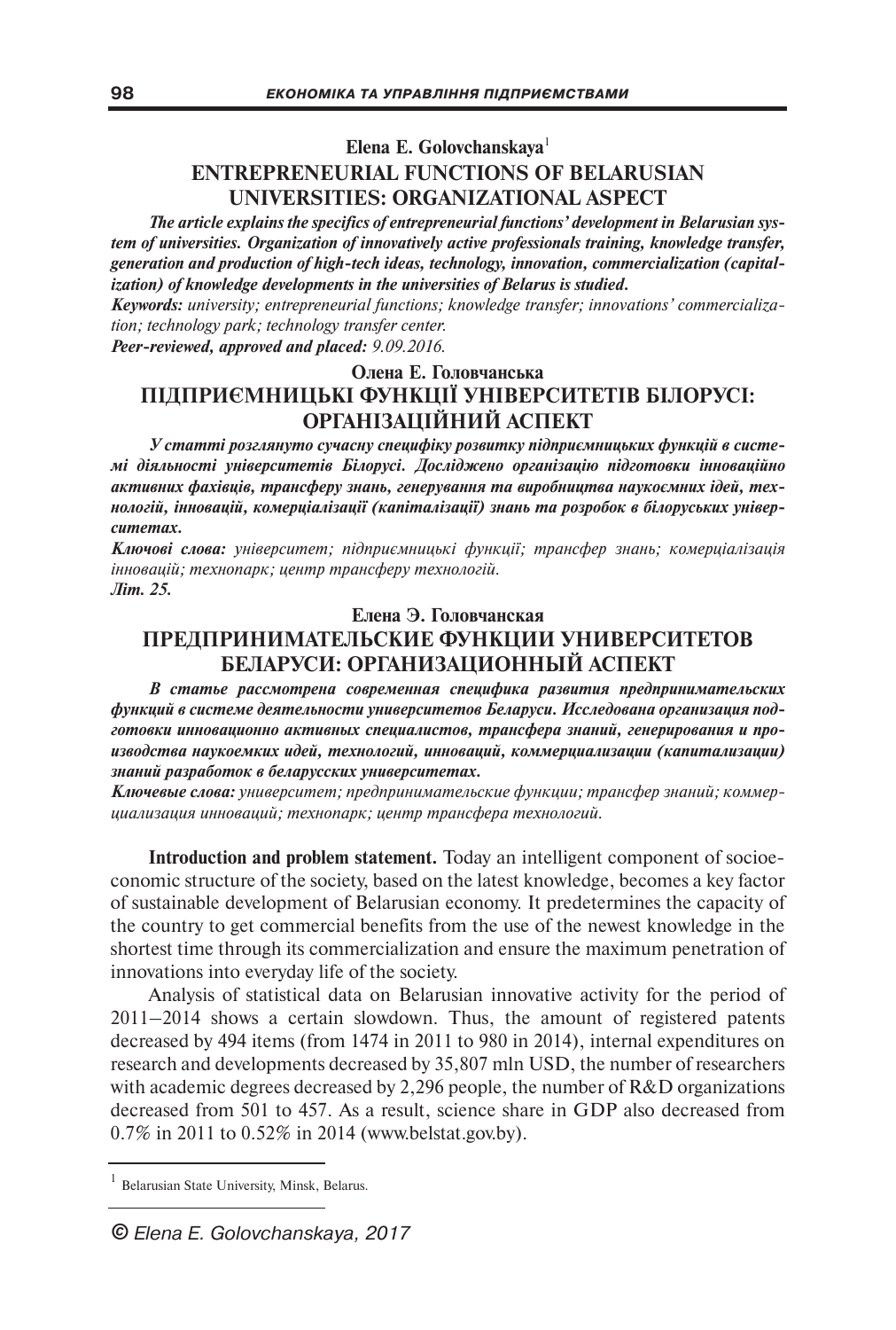Universities play the critical role in the innovative sector of the country being the basis for knowledge generation system under market conditions, they determine the country's level of innovative development. Universities are now developing a completely new business function – an entrepreneurial one.

**Literature review** reveals that a range of foreign and Russian researchers (Clark, 1998; Etzkowitz, 2002; Konstantinov and Filonovich, 2007; Ropke, 1998) showed scientific interest in the conceptual principles of entrepreneurial universities. Development trends, problems of entrepreneurial universities' activity organization are also covered in the publications (Andryushkevich and Denisova, 2014; Djindjolia et al., 2015; Grudzinskiy and Bedny, 2009; Mkrtychyan, 2014; Naletova, 2007; Reznik et al., 2014; Shakhovskaya et al., 2015). Certain issues of science and business cooperation were researched by Belarusian scientists (Bogdan, 2015; Borzdova, 2013; Myasnikovich, 2013; Leonenko et al., 2016; Shimov and Kryukov, 2015), but the problems of entrepreneurial functions' formation by Belarusian universities did not get proper attention. Thus, the issues of contemporary entrepreneurial activity specifics of universities in Belarus still remain understudied.

**The aim of the research** is to identify and characterize organizational transformation processes of contemporary Belarusian universities in the direction of entrepreneurship.

**Key research findings.** Currently in Belarus in the conditions when innovative activity becomes the priority in development, there is a pressing need for increased entrepreneurial activity in the system of education-business-government integration. The key role in all integration structures belongs to university as a leading party in generation and commercialization of the newest knowledge. Entirely new functions are added to university activities: training of innovatively active professionals, knowledge transfer, generation of scientific ideas, production of high-tech ideas, technologies and innovations, capitalization of knowledge, attraction of investment, which leads to their transformation into universities of an entrepreneurial type. Entrepreneurial university builds its activities not only in the framework of its main social function, but also in such key areas as: training of innovatively active professionals which is reached through teaching disciplines of market and innovative character; production of high-tech ideas, carried out by research institutions within universities; production of innovative technologies and innovations and their commercialization (capitalization) of knowledge through technology transfer centers, technology parks and business structures (Andryushkevich and Denisova, 2014).

The present research focuses on the organizational aspect of universities' entrepreneurial activities. The study of higher education system of Belarus Republic with regard to transformation of higher education institutions in the direction of business activities by expanding their functionality shows the following.

For better integration into international educational and economic community Belarus joined the Bologna Process in 2015. A Road map was developed where an array of necessary measures was enlisted: structural changes in the system of higher education, increasing the role of students' self-government, as well as mobility programs for students and staff. Belarus shall present the results of this program fulfilment at the EAEU conference of the ministers of education in 2018. This predermines the major tasks set for Belarusian educational system: adaptation of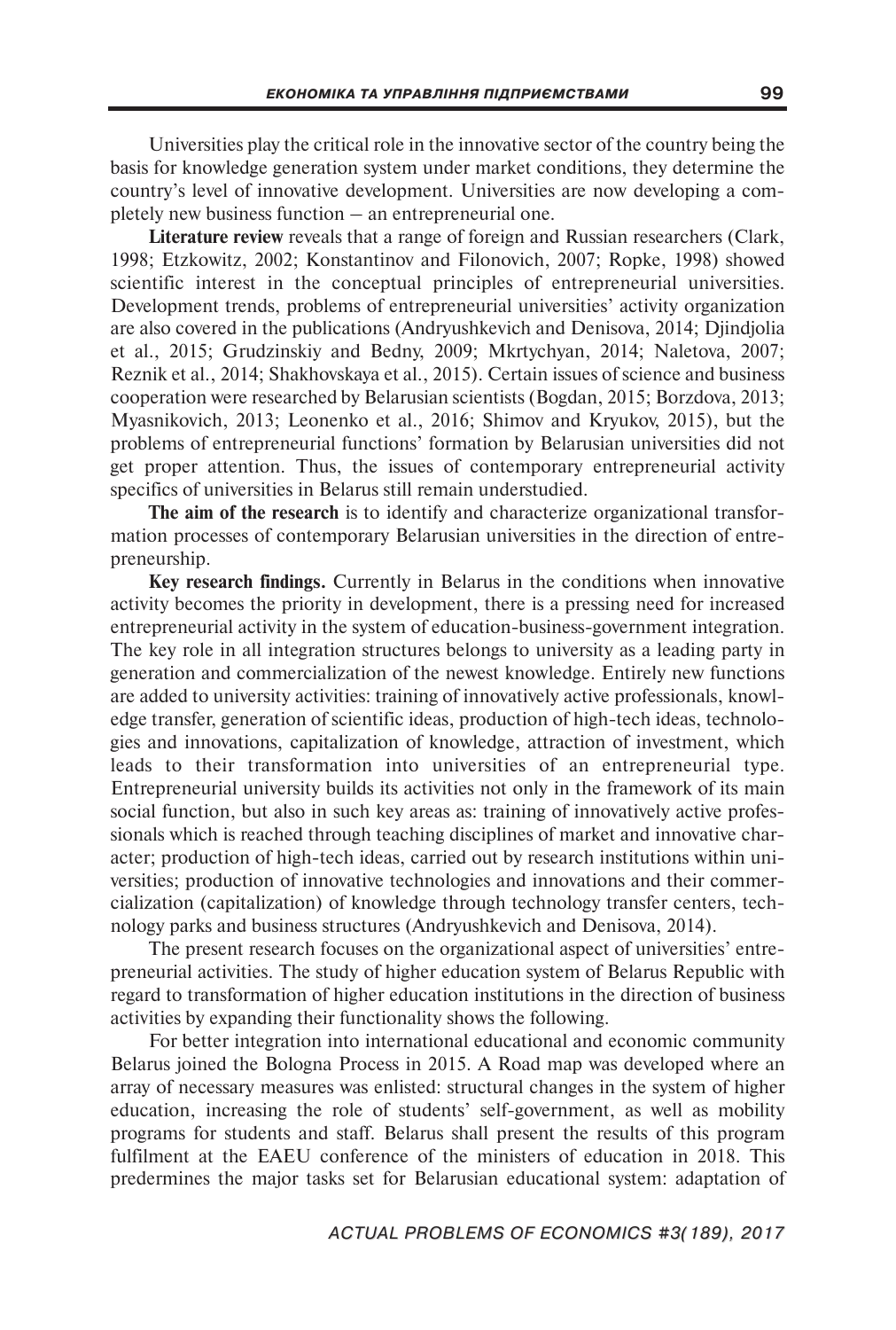curricula and other basics of study process according to the Bologna Process requirements.

According to the information of the Ministry of Education of the Republic of Belarus in 2016 there were 33 universities, 8 academies and 10 institutes. Among them, there were 9 private and 43 state institutions. Overall, there are 62 higher education institutions (edu.gov.by).

Organization of innovative activities at Belarusian universities and their entrepreneurial initiative is governed by local legislation. In 2003 the Resolution of the Council of Ministers of the Republic of Belarus as of December, 24, 2003 No 1685 "On the measures of entrepreneurship development encouragement" was enacted. Same year, Resolution of the Council of Ministers of the Republic of Belarus as of August, 13, 2003 No 1065 "On affirmation of Regulations for scientific and technical projects, fulfilled in the framework of international agreements of the Republic of Belarus" was enacted. In 2012 the Law of the Republic of Belarus No 425-3 "On state innovation policy and innovation activity in the republic of Belarus" was adopted. In 2013 the Decree of the President of the Republic of Belarus as of February, 4, No 59 affirmed the Regulations of "Commercialization of the results of scientific and scientific and technical activity, created at the cost of the State". Resolution of the Council of Ministers of the Republic of Belarus as of May, 5, 2013 No 362 "On certain issues of involvement foreign specialists for the implementation of higher education curricula" determined the terms of salary payments and the system of reimbursement for those, who have progress in certain areas of activity, possessing innovative knowledge, methods and technologies for corresponding educational profiles. In 2015 the Resolution of the Council of Ministers of the Republic of Belarus as of March, 12, No 190 stipulated the priority directions of scientific research in Belarus for the period of 2016–2020.

Taking a closer look at the universities training specialists, bachelors and masters for real economy we find that in 48% of Belarusian universities training of market and innovation specialists is carried out at economic and sometimes engineering faculties. The following departments usually get involved: marketing, innovation management, world economics, marketing and investment, management and marketing, business administration, business, commerce and logistics, economic theory and marketing, international business and marketing, innovations etc. Within these structures teaching in the following fields is carried out: marketing, commercial activities, business administration, innovation, innovation management, project management of innovative industrial enterprises. Special attention should be paid to innovative orientation of the following universities: in Belarusian State University (BSU) – Department of Innovative Management, Economic Faculty, in Belarusian State Economic University (BSEU) – Department of Innovative Management, Management Faculty, in Belarusian-Russian University (BRU) – Innovation Department, Engineering-Economic Faculty, in Yanka Kupala State University of Grodno (YKSUG) – Faculty of Innovative Technologies in Engineering. Educational process is also carried out within centers and schools, such as: the center of Business Education at Belarusian Trade and Economics University of Consumer Cooperatives (BTEU), School of Marketing at Belarusian National Technical University (BNTU), Business School, School of Economics, School of Young Entrepreneur in the Institute of Entrepreneurial Activity (IEA) etc.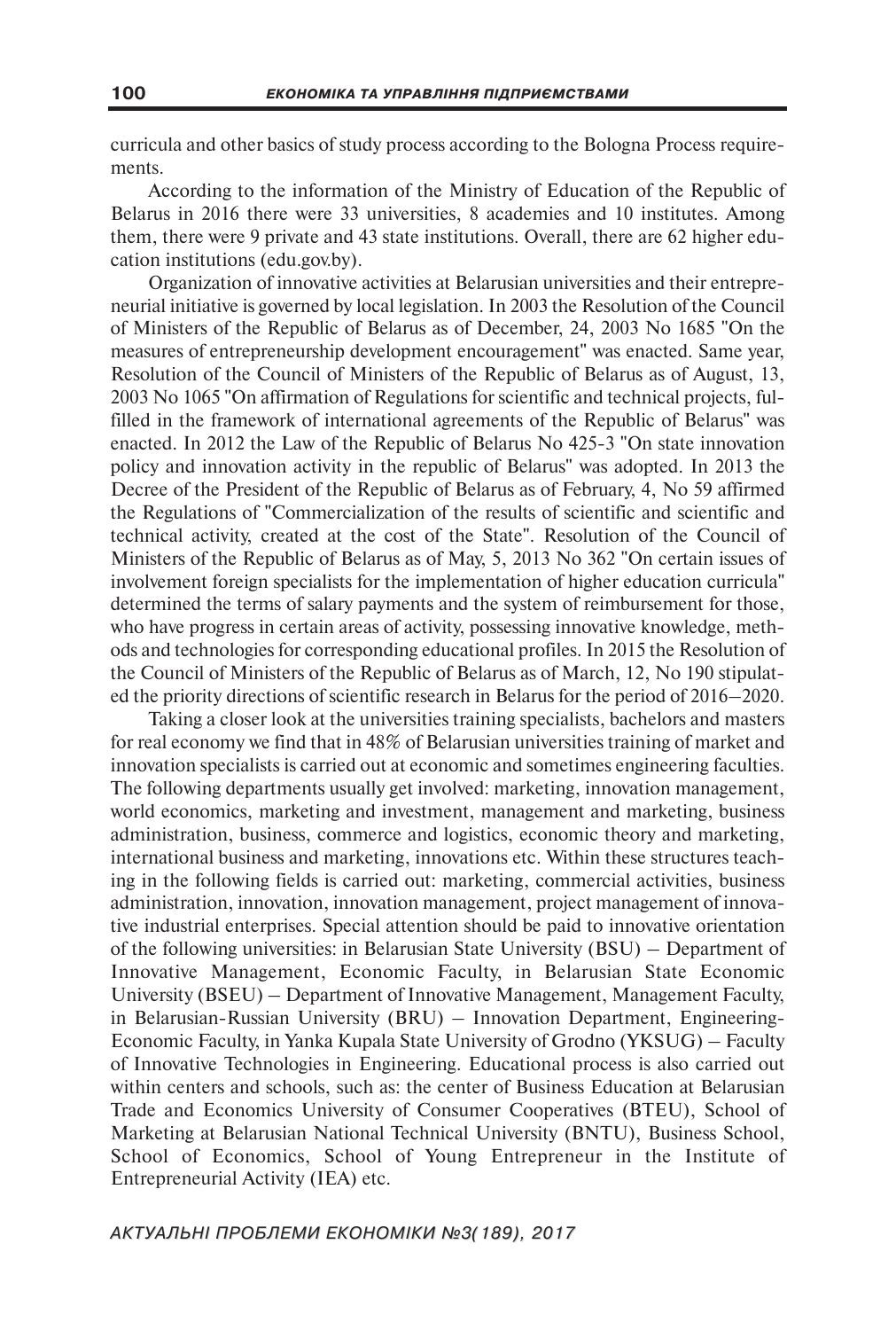For the development of entrepreneurial initiatives Belarusian State Economic University, Belarusian State University, Belarusian State University of Informatics and Radioelectronics (BSUIR) created business incubators. It is planned that a business incubator will be created for the participants of the competition "100 ideas for Belarus", on the basis of Republican innovative unitary enterprise "Science and technology park "Polytechnic".

Adaptation of higher education institutions to the entrepreneurial environment under the conditions of innovative activity is carried out through the formation of market-oriented structural divisions. For example, marketing departments (centers) were created in Baranovichi State University (BarSU), Vitebsk State Technological University (VSTU), Vitebsk State University named after Masherov (VSU), Francisk Skorina Gomel State University (GSU), Department of Marketing and International Relations Private Institute of Management and Entrepreneurship, Department of Marketing and Advertising in Yanka Kupala State University of Grodno, Entrepreneurship Support Center in IEA, Department of Advertising and Information Support for Scientific Developments have good results in BSU, BarSU.

Research that ensures production of high-tech ideas is conducted on the basis of all the universities in Belarus. The universities set up separate departments: Department of Science, scientific-research section, research sector, scientificmethodical department etc.

To ensure the ongoing research universities create research laboratories. The number of such laboratories already goes over 230, including about 15 laboratories the activities of which are focused on innovation and entrepreneurship. They exist in the following educational institutions: YKSUG, Francisk Skorina GSU, BSEU, BSU, Institute of management and entrepreneurship, Belarusian State Academy of Agriculture (BSAA).

Organization and management of innovation activity as well as patenting (including commercial services) are carried out within such structural divisions as: BSU Engineering Center, Service for protection and management of intellectual property (VSTU), Research & Innovation Department and Department of innovation support and protection of intellectual property (BSU), Department of Intellectual Property and Innovation Management (BarSU), Regional centre for innovation in YKSUG, Patent information services division (GSTU named after Suhoi, BSUIR), Department of patenting and intellectual property protection BSTU, BSU.

Supplemental structural divisions were founded in the following universities: Certification body (GSTU named after Suhoi, BSTU, BelSUT), Accreditation and certification center in BRU.

Commercialization of scientific developments in Belarusian universities is carried out in technology transfer centers. Currently, 14 technology transfer centers, created to promote innovative entrepreneurship, expand international partnerships in the field of innovation and high-tech, implementation of research and introduction of universities' developments to the real economy of the country, are successfully working within the higher education system of the Republic of Belarus (www.icm.by).

The following technoparks were created on the basis of 3 universities: Republican innovative unitary enterprise (RIUE) "Science and technology park of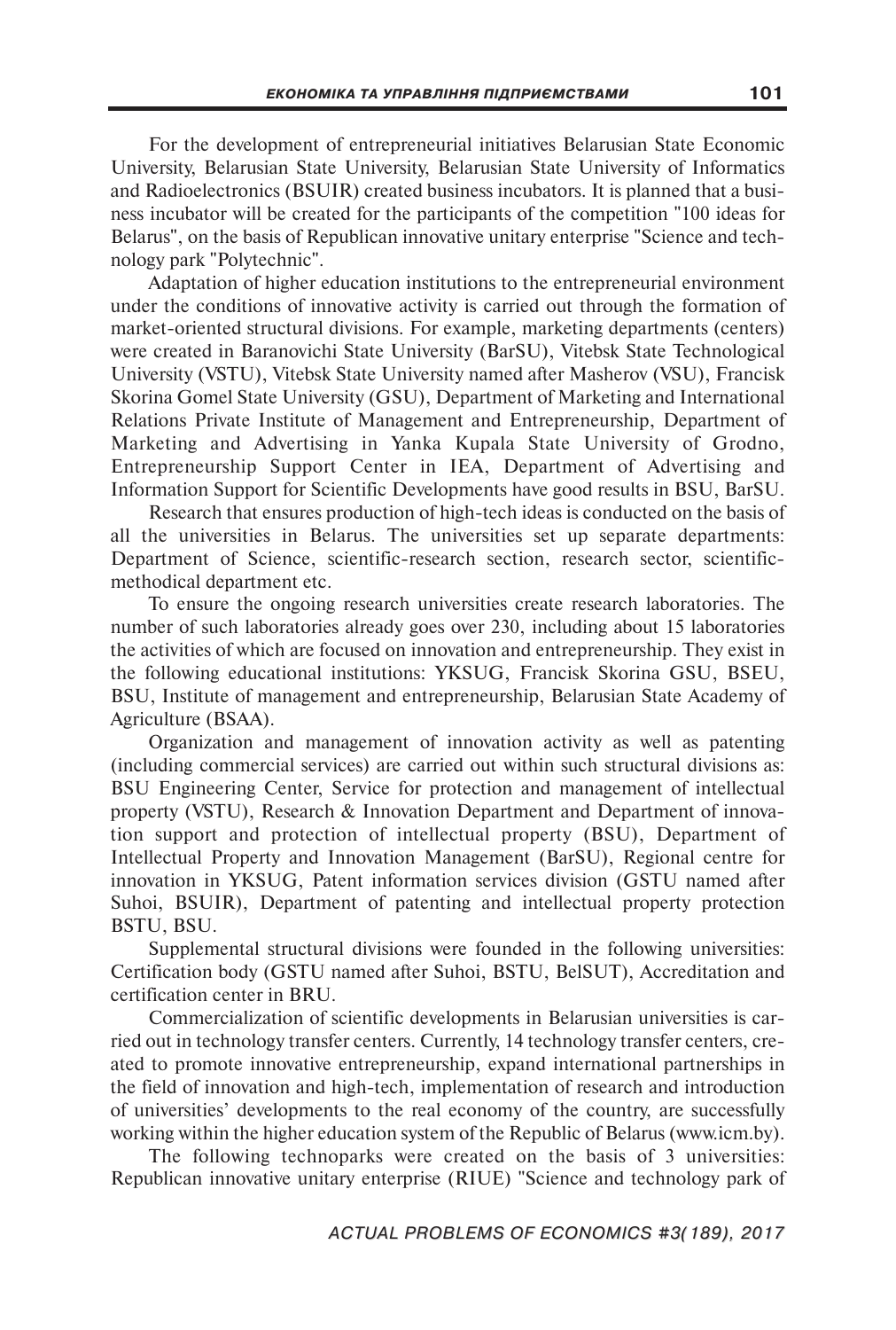Vitebsk State Technological University"; RIUE "Science and technology park of Polotsk State University"; RIUE "Science and technology park "Polytechnic"; BSUIR and Belaus-Russian University are represented in the high-tech park of Belarus. Structures like these serve to facilitate research activity, knowledge and technologies' transfer, and also developments commercialization.

**Conclusions.** From all of the above we can see that Belarusian educational community acknowledges the necessity to create effective models of cooperation between education, science, business and the state, as well as the use of entrepreneurial tools by universities. This tendency is actively supported by the country's government through the development and enactment of the related legislative acts as well as constant modernization of this legislation.

It is evident that in response to challenges of contemporary economy the education system of Belarus should expand universities functions, which predetermine their transformation into the universities of entrepreneurial type. Chancellor of Belarusian State Economic University, V.N. Shimov states that the main idea of change in the model of organization and management of a classic university towards entrepreneurial one is to switch from state financing to multichannel financing on the basis of investment attraction by the university itself (Shimov and Kriukov, 2015).

By creating innovative structures, such as business incubators, technology parks, business centers, technology transfer centers etc., as well as carrying out paid educational services for knowledge commercialization and increasing budget revenues, universities are beginning to fulfill the role of business, thus retracting the classical paradigm of education and transforming into entrepreneurial universities.

This research also allowed us highlight certain problematic aspects in these changes. First of all, there exists the threat of undermining the academic basis of higher education (since income may become the priority) and as a result, there is some distrust to entrepreneurial activity of universities as such. Also those are difficulties with entrepreneurial thinking and entrepreneurial culture formation among teachers, students and all the related staff due to their reluctance to accept responsibility and risks for administrative decisions, small degree of academic freedom, which cause distrust of business in effective cooperation with universities. These and some other problems may be solved if a more rational approach is implemented and balance of interests among all participants of education, research, innovation and entrepreneurial activity is reached.

Integration processes in the educational system are a necessary precondition, since realization of innovative projects in the system of international university cooperation can overcome the current shortage in resources by getting commercial profit, thus securing maximal use of innovations in social life. We believe it is rational for Belarus to develop international entrepreneurial (research) universities, under closer integration of science, education, business and state. Such a model shall allow adapting the entrepreneurial functions to the realia of universities' environment in all participating countries.

University of entrepreneurial type is the main institute to secure the development of intellectual resources for further knowledge generation.

*Acknowledgements. The work was carried out in the framework of grant "BRFFI-RGNF-2015. No G15P-004 dated May, 4, 2015".*

*АКТУАЛЬНІ ПРОБЛЕМИ ЕКОНОМІКИ №3(189), 2017*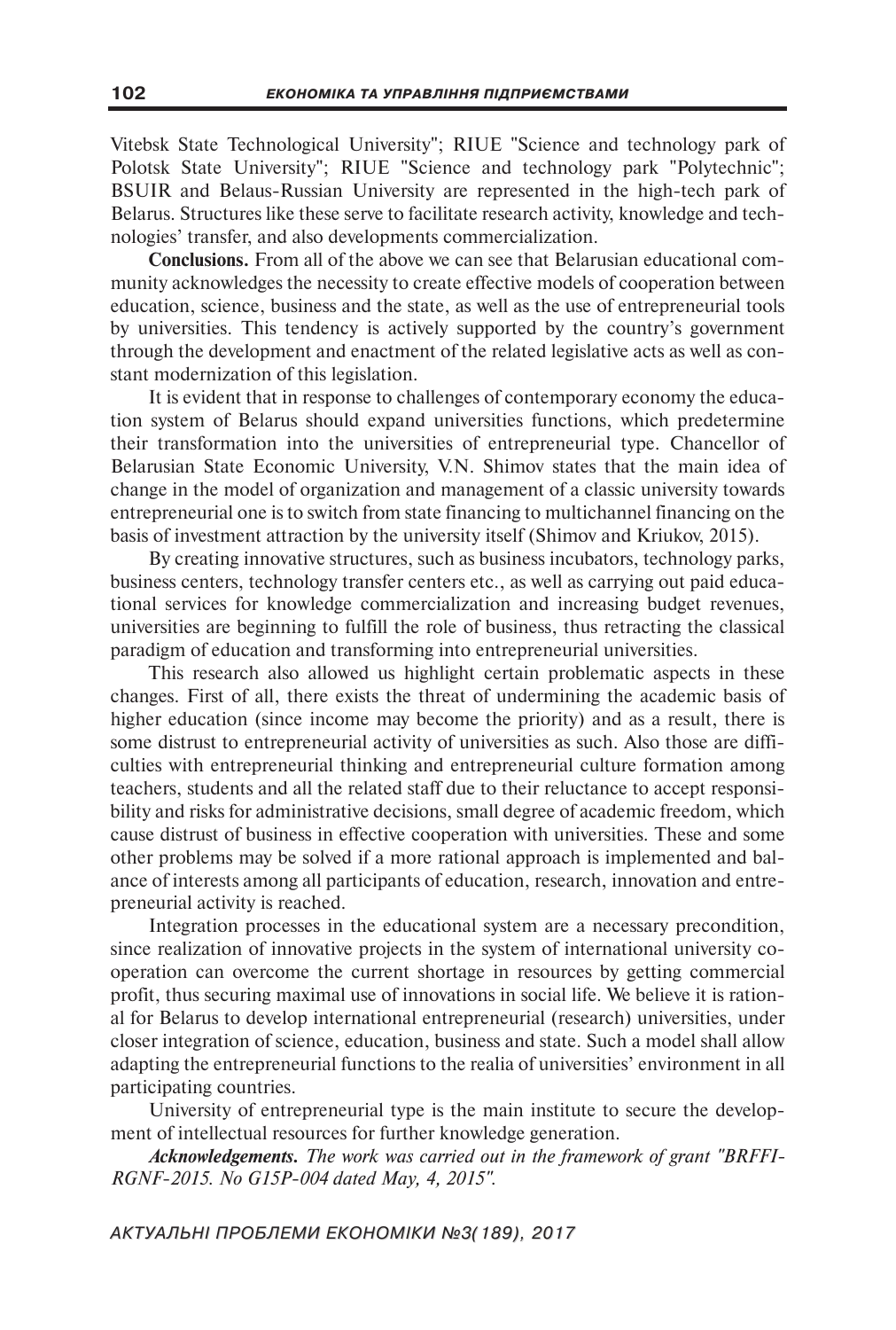## **References:**

О государственной инновационной политике и инновационной деятельности в Республике Беларусь: Закон Республики Беларусь от 10.07.2012 № 425-З // ncpi.gov.by.

O gosudarstvennoi innovatcionnoi politike i innovatcionnoi deiatelnosti v Respublike Belarus: Zakon Respubliki Belarus ot 10.07.2012 № 425-Z // ncpi.gov.by.

О коммерциализации результатов научной и научно-технической деятельности, созданных за счет государственных средств: Указ Президента Республики Беларусь от 04.02.2013 № 59 // ncpi.gov.by.

O kommertcializatcii rezultatov nauchnoi i nauchno-tekhnicheskoi deiatelnosti, sozdannykh za schet gosudarstvennykh sredstv: Ukaz Prezidenta Respubliki Belarus ot 04.02.2013 № 59 // ncpi.gov.by.

О мерах по стимулированию развития предпринимательства: Постановление Совета Министров Республики Беларусь от 24.12.2003 № 1685 // ncpi.gov.by.

O merakh po stimulirovaniiu razvitiia predprinimatelstva: Postanovlenie Soveta Ministrov Respubliki Belarus ot 24.12.2003 № 1685 // ncpi.gov.by.

О некоторых вопросах привлечения иностранных специалистов к реализации образовательных программ высшего образования: Постановление Совета Министров Республики Беларусь от 10.05.2013 № 362 // ncpi.gov.by.

O nekotorykh voprosakh privlecheniia inostrannykh spetcialistov k realizatcii obrazovatelnykh programm vysshego obrazovaniia: Postanovlenie Soveta Ministrov Respubliki Belarus ot 10.05.2013 № 362 // ncpi.gov.by.

О приоритетных направлениях научных исследований Республики Беларусь на 2016–2020 годы: Постановление Совета Министров Республики Беларусь от 12.03.2015 № 190 // ncpi.gov.by.

O prioritetnykh napravleniiakh nauchnykh issledovanii Respubliki Belarus na 2016–2020 gody: Postanovlenie Soveta Ministrov Respubliki Belarus ot 12.03.2015 № 190 // ncpi.gov.by.

Об утверждении Положения о научно-технических проектах, выполняемых в рамках международных договоров Республики Беларусь: Постановление Совета Министров Республики Беларусь от 13.08.2003 № 1065 // ncpi.gov.by.

Ob utverzhdenii Polozheniia o nauchno-tekhnicheskikh proektakh, vypolniaemykh v ramkakh mezhdunarodnykh dogovorov Respubliki Belarus: Postanovlenie Soveta Ministrov Respubliki Belarus ot 13.08.2003 № 1065 // ncpi.gov.by.

*Андрюшкевич О.А., Денисова И.М.* Формирование предпринимательских университетов в инновационной экономике // Экономическая наука современной России.– 2014.– №3. – С. 87– 104.

*Andriushkevich O.A., Denisova I.M.* Formirovanie predprinimatelskikh universitetov v innovatcionnoi ekonomike // Ekonomicheskaia nauka sovremennoi Rossii.– 2014.– №3. – S. 87–104.

*Богдан Н.И.* Социализация инновационной политики: новые тренды и вызовы для Беларуси // Белорусский экономический журнал.– 2015.– №3. – С. 4–22.

*Bogdan N.I.* Sotcializatciia innovatcionnoi politiki: novye trendy i vyzovy dlia Belarusi // Belorusskii ekonomicheskii zhurnal.– 2015.– №3. – S. 4–22.

*Борздова Т.В.* Инновационные кластеры в Республике Беларусь: возможности формирования, Апрель 2013 // www.eedu.by.

*Borzdova T.V.* Innovatcionnye klastery v Respublike Belarus: vozmozhnosti formirovaniia, Aprel 2013 // www.eedu.by.

Высшее образование // Министерство образования Республики Беларусь // edu.gov.by. Vysshee obrazovanie // Ministerstvo obrazovaniia Respubliki Belarus // edu.gov.by.

*Грудзинский А.О., Бедный А.Б.* Трансфер знаний – функция инновационного университета // Высшее образование в России.– 2009.– №9. – С. 66–71.

*Grudzinskii A.O., Bednyi A.B.* Transfer znanii – funktciia innovatcionnogo universiteta // Vysshee obrazovanie v Rossii.– 2009.– №9. – S. 66–71.

*Константинов Г.Н., Филонович С.Р.* Что такое предпринимательский университет // Вопросы образования.– 2007.– №1. – С. 49–62.

*Konstantinov G.N., Filonovich S.R.* Chto takoe predprinimatelskii universitet // Voprosy obrazovaniia.– 2007.– №1. – S. 49–62.

*Леоненко О.В., Шаховская Л.С., Головчанская Е.Э.* Предпринимательский университет как необходимое условие развития конкурентоспособных научных групп в современной инновационной среде мировой экономики // Материалы, оборудование и ресурсосберегающие техноло